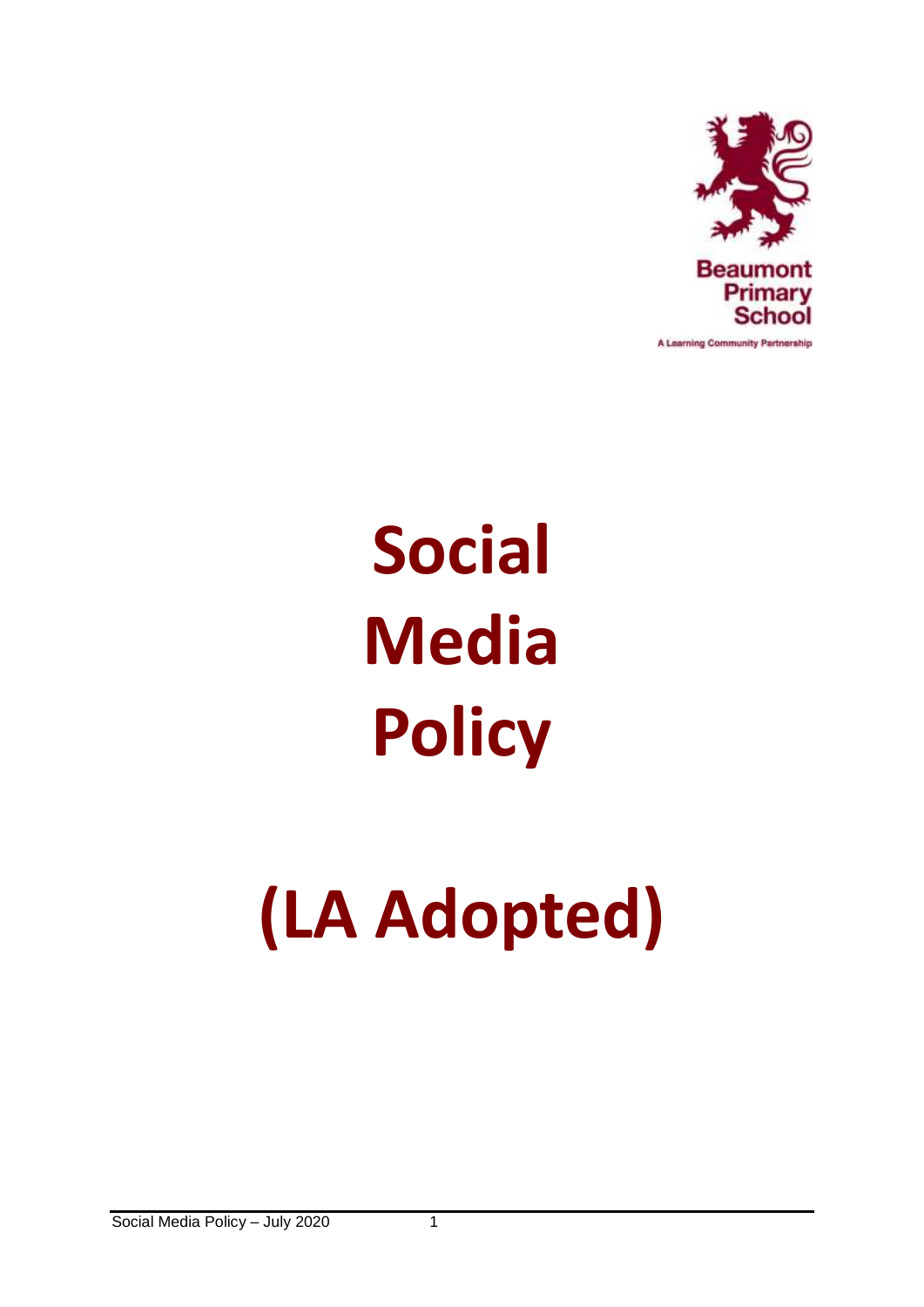#### **28 SOCIAL MEDIA POLICY**

## **CONTENTS**

This policy should be read in conjunction with the School's policy on acceptable use of internet and e-mail, its Code of Conduct and its Disciplinary Policy.

**Please note:** All the examples shown in this policy are indicative and are not intended to be exhaustive.

### <span id="page-1-0"></span>**1. Definition of social media**

- 1.1 For the purposes of this policy, social media is a type of interactive online media that allows parties to communicate instantly with each other or to share data in a public forum. This includes online social forums such as Twitter, Facebook and LinkedIn. Social media also covers blogs and video- and image-sharing websites such as YouTube and Flickr.
- 1.2 Employees should be aware that there are many more examples of social media than can be listed here and this is a constantly changing area. Employees should follow these guidelines in relation to any social media that they use.

### <span id="page-1-1"></span>**2. Use of social media at work**

- 2.1 Employees must not use social media to express personal viewpoints of School Policy or Headteacher or Governor decisions.
- 2.2 Employees should not spend an excessive amount of time while at work using social media websites. They should ensure that use of social media does not interfere with their other duties. This is likely to have a detrimental effect on employees' productivity.
- 2.3 Employees must limit their use of social media to their official break times such as their lunch break and before and after their normal working hours (unless it is a genuine requirement of the employee's job).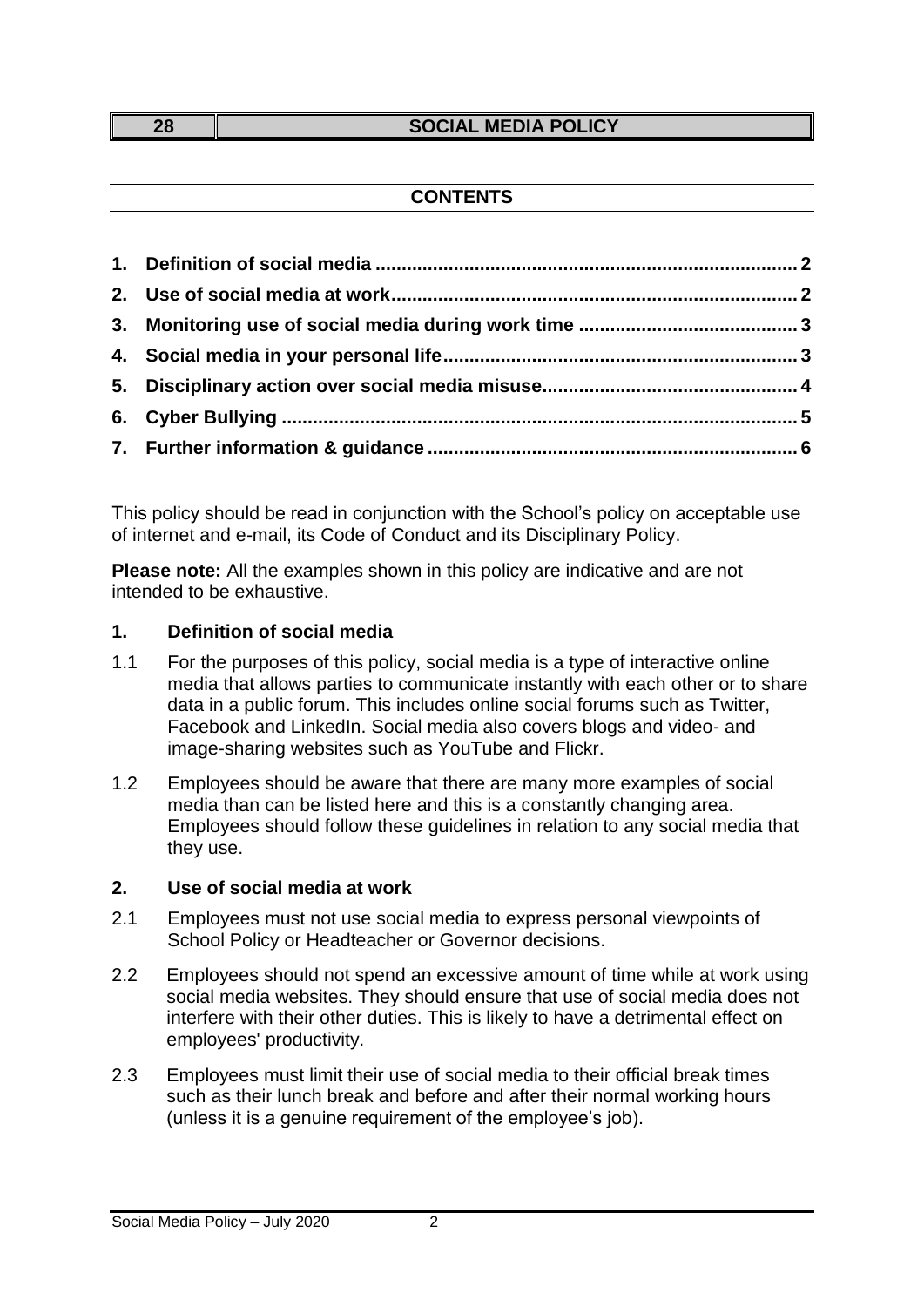- 2.4 Employees are allowed to access social media websites, which are not blocked by the service provider, from the school's computers or devices at certain times (provided that they are not undertaking overtime).
- 2.5 The School understands that employees may wish to use their own computers or devices, such as laptops, palm-top and hand-held devices, to access social media websites while they are at work. Employees must limit their use of social media on their own equipment to their official break times, such as their lunch break.

## <span id="page-2-0"></span>**3. Monitoring use of social media during work time**

3.1 Communications using School facilities may be intercepted, recorded and monitored for business use and where appropriate for the detection and prevention of crime. This includes, but is not limited to, telephone calls, internet use, email and post.

The School considers that valid reasons for checking employees' internet usage include suspicions that employees have:

- been using social media websites when he/she should be working; or
- acted in a way that is in breach of the rules set out in this policy.
- 3.2 The School reserves the right to retain information that it has gathered on employees' use of the internet.
- 3.3 Access to particular social media websites may be withdrawn in any case of misuse.

# <span id="page-2-1"></span>**4. Social media in your personal life**

- 4.1 The School recognises that many employees make use of social media in a personal capacity. While they are not acting on behalf of the School, employees must be aware that they can damage the reputation of the organisation if they are recognised as being one of our employees and are posting text, images (or both) that could be deemed inappropriate.
- 4.2 Employees should review their social media history and should delete any inappropriate historic posts or pictures which could damage their professional reputation.
- 4.3 Employees should review their social network accounts, particularly the content and privacy settings in place.
- 4.4 Even if an employee does not specifically name the School on social media, it is likely that some viewers will know who they are employed by and as such communications still have the potential to bring the organisation into disrepute.
- 4.5 Employees are allowed to say that they work for the School, which recognises that it is natural for its staff to sometimes want to discuss their work on social media. However, the employee's online profile (for example, the name of a blog or a Twitter name) must not contain the School's name.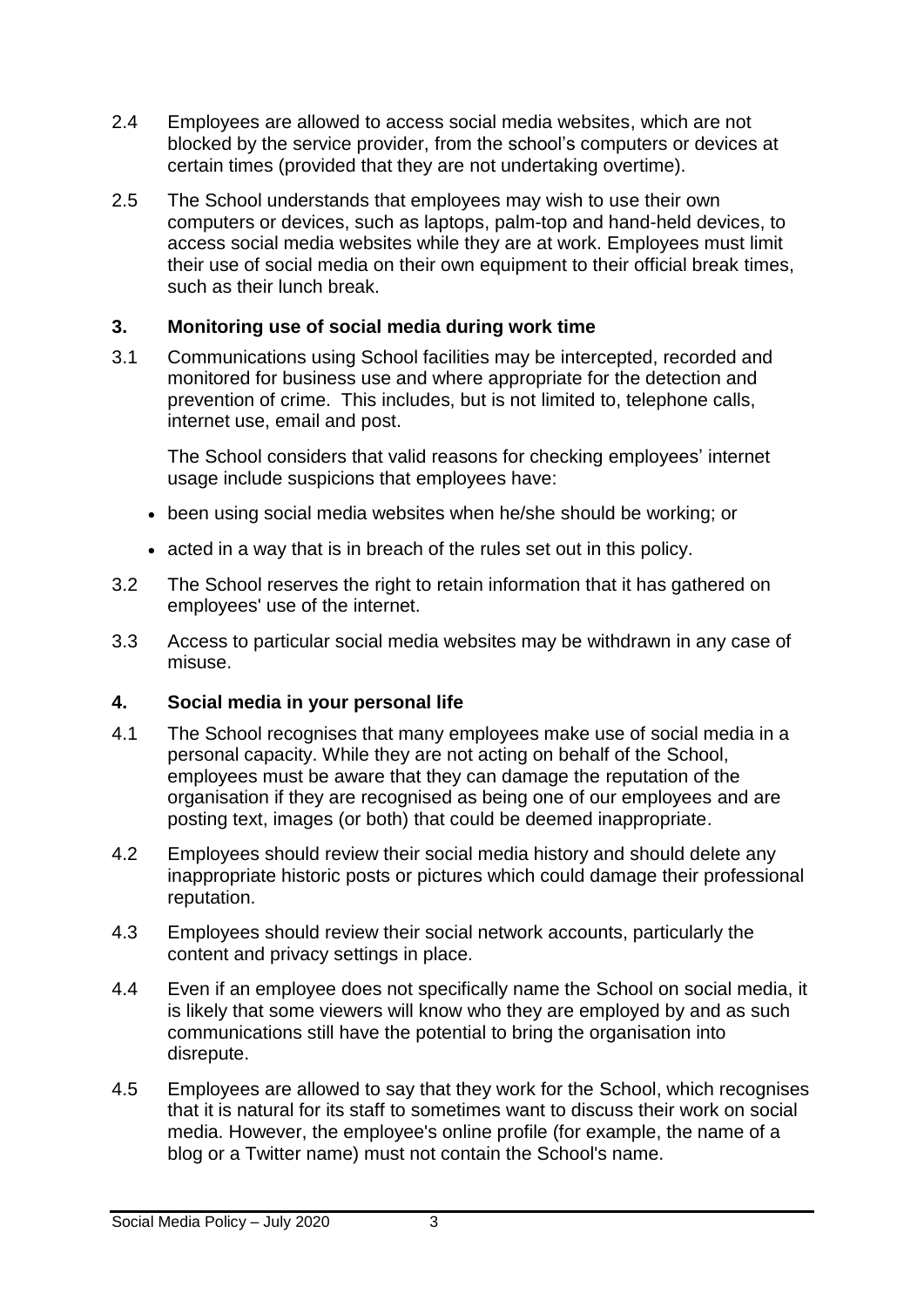- 4.6 If employees do discuss their work on social media (for example, giving opinions on their specialism or the education sector), they must include on their profile a statement along the following lines: "The views I express here are mine alone and do not necessarily reflect the views of my employer."
- 4.7 Photographs of pupils must not be uploaded or shared by employee's through social media
- 4.8 Any communications that employees make in a personal capacity through social media must not:
	- have the potential to bring the School into disrepute, for example:
		- $\triangleright$  by criticising or arguing with parents, colleagues or rivals:
		- $\triangleright$  by making defamatory comments about individuals or other organisations or groups; or
		- $\triangleright$  by posting images that are inappropriate or links to inappropriate content;
	- breach confidentiality, for example:
		- $\triangleright$  by sharing confidential information about an individual (such as a colleague or pupils) or the School; or
		- $\triangleright$  by discussing the School's internal workings (such as future plans that have not been communicated to the public, parents or pupils);
	- breach copyright, for example:
		- $\triangleright$  by using someone else's images or written content without permission;
		- $\triangleright$  by failing to give acknowledgement where permission has been given to reproduce something; or
	- do anything that could be considered discriminatory, bullying or harassment of an individual or group, for example:
		- $\triangleright$  by making offensive or derogatory comments relating to sex, gender reassignment, race (including nationality), disability, sexual orientation, religion or belief or age:
		- $\triangleright$  by using social media to bully or criticise another individual (such as an employee of the organisation); or
		- $\triangleright$  by posting images that are discriminatory or offensive, or links to such content.

# <span id="page-3-0"></span>**5. Disciplinary action over social media misuse**

5.1 Misuse of social media websites can, in certain circumstances, constitute a criminal offence or otherwise give rise to legal liability against the employee and/or the School. It may also cause embarrassment to the School.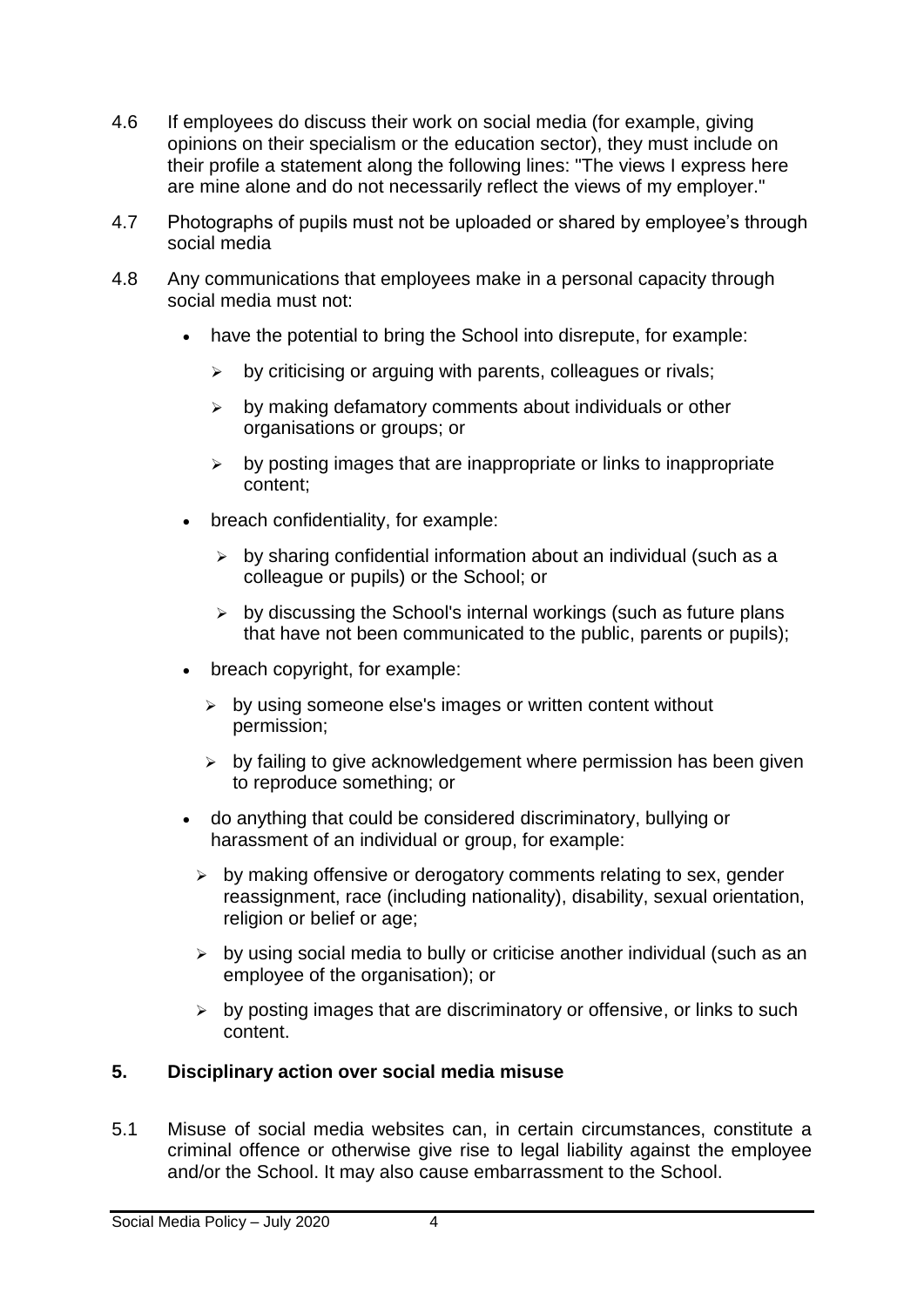- 5.2 In particular uploading, posting, forwarding or posting a link to any of the following types of material on a social media website or via email, whether in a professional or personal capacity, will amount to gross misconduct:
	- pornographic material;
	- a knowingly false or defamatory statement about any person or organisation;
	- material which is potentially offensive, obscene, discriminatory, derogatory or may cause embarrassment to the School, or its staff;
	- online bullying of colleagues (see also section 6, Cyber Bullying);
	- promotion of radicalisation and extremism;
	- confidential information about the School, any of our staff or pupils (for which there is no express authority to disseminate);
	- any other statement which is likely to create any liability (criminal or civil);
	- material which breaches copyright or other intellectual property rights, or which invades the privacy of any person.

Any such action will be addressed under the Schools Disciplinary Procedure and is likely to result in summary dismissal.

- 5.3 Where evidence of misuse is found the School may undertake a more detailed investigation in accordance with its Disciplinary Procedure, involving the examination and disclosure of monitoring records to those nominated to undertake the investigation and any witnesses or managers involved in the investigation. If necessary such information may be handed to the police in connection with a criminal investigation.
- 5.4 Any use of social media by other members of staff in breach of this policy must be reported to the Headteacher. If a breach is made by the Headteacher, this should be reported to the chair of Governors.

## <span id="page-4-0"></span>**6. Cyber Bullying**

- 6.1 Staff should never personally engage with cyberbullying incidents. Where appropriate, they should report incidents to the nominated person and/or seek support.
- 6.2 Staff should keep any records of the abuse text, e-mails, voice mail, web site or instant message. If appropriate, screen prints of messages or web pages could be taken and time, date and address of site should be recorded though care needs to be taken when copying certain images.